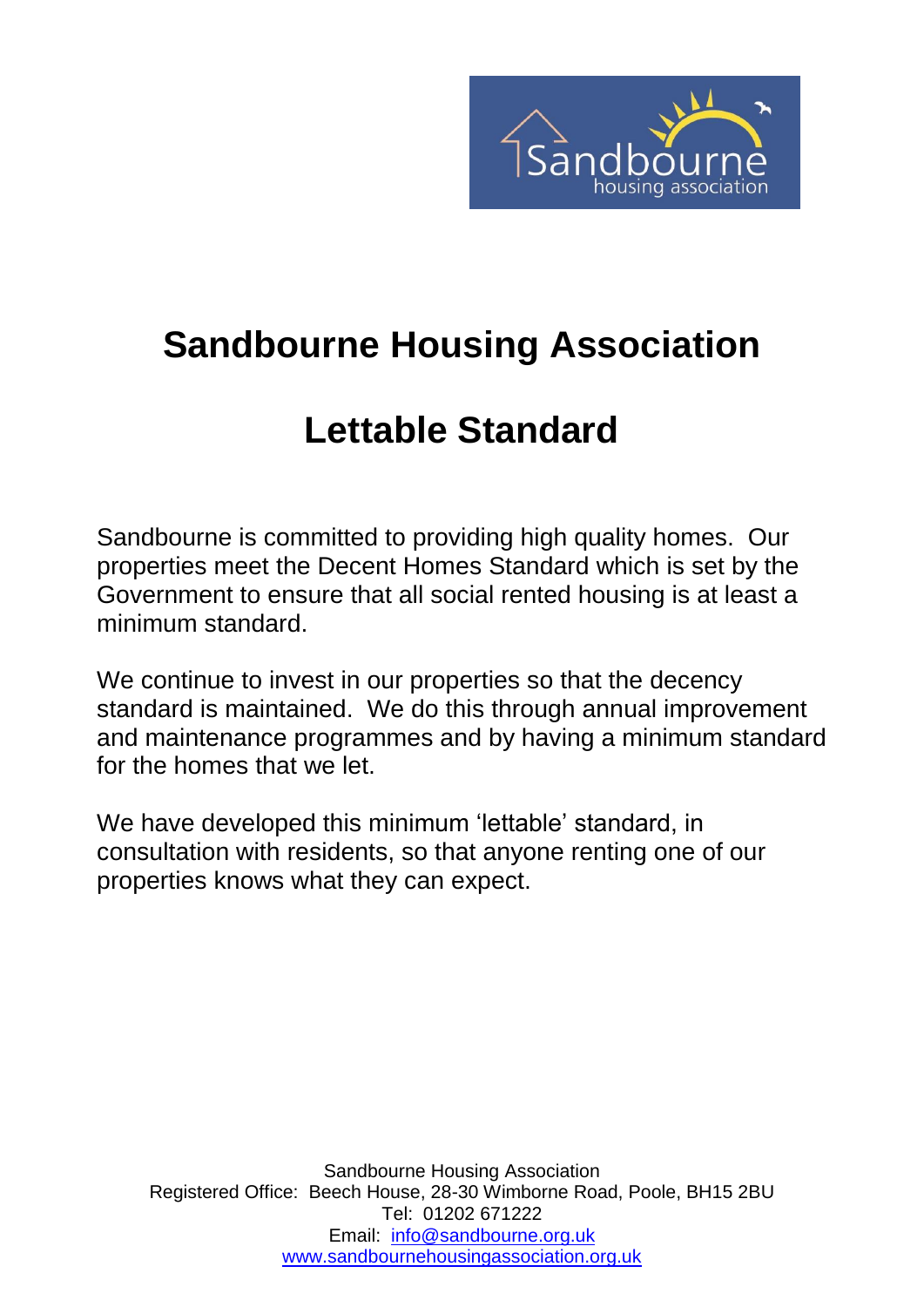As a new resident you can expect:

## **Bathroom**

- Every home will have a wash hand basin, toilet and either a bath or shower with plugs and chains provided.
- All sanitary ware will be clean and free from lime scale.
- There will be wall tiles or panelling around the bath and a splash back behind the sink.
- If a shower is provided the head and hose will have been replaced. Future replacements are your responsibility.
- Walls will be tiled or panelled to the ceiling where there is an over-bath shower, and floor to ceiling in the shower area to wet rooms.
- The floor covering will be slip resistant.

#### **Decoration**

- We will ensure that the wall and ceiling plaster is in good condition. Cracks over 5mm will be repaired and walls will, in Sandbourne's view, be smooth enough to decorate.
- Woodwork will be clean, free of damage and ready for decorating.
- We will leave the sealant and splash back tiles around the sinks and bath in a good condition.

#### **Doors/windows**

- Two sets of door keys and/or key fobs will be provided for each household.
- Key safes will be provided at 60+ developments for use by residents.
- All external doors will be weather tight and secure.
- All windows will be secure and open and close correctly.
- We will assess misted double glazing units and may replace these depending on their condition and location within the home.
- Any missing door numerals will be replaced as required.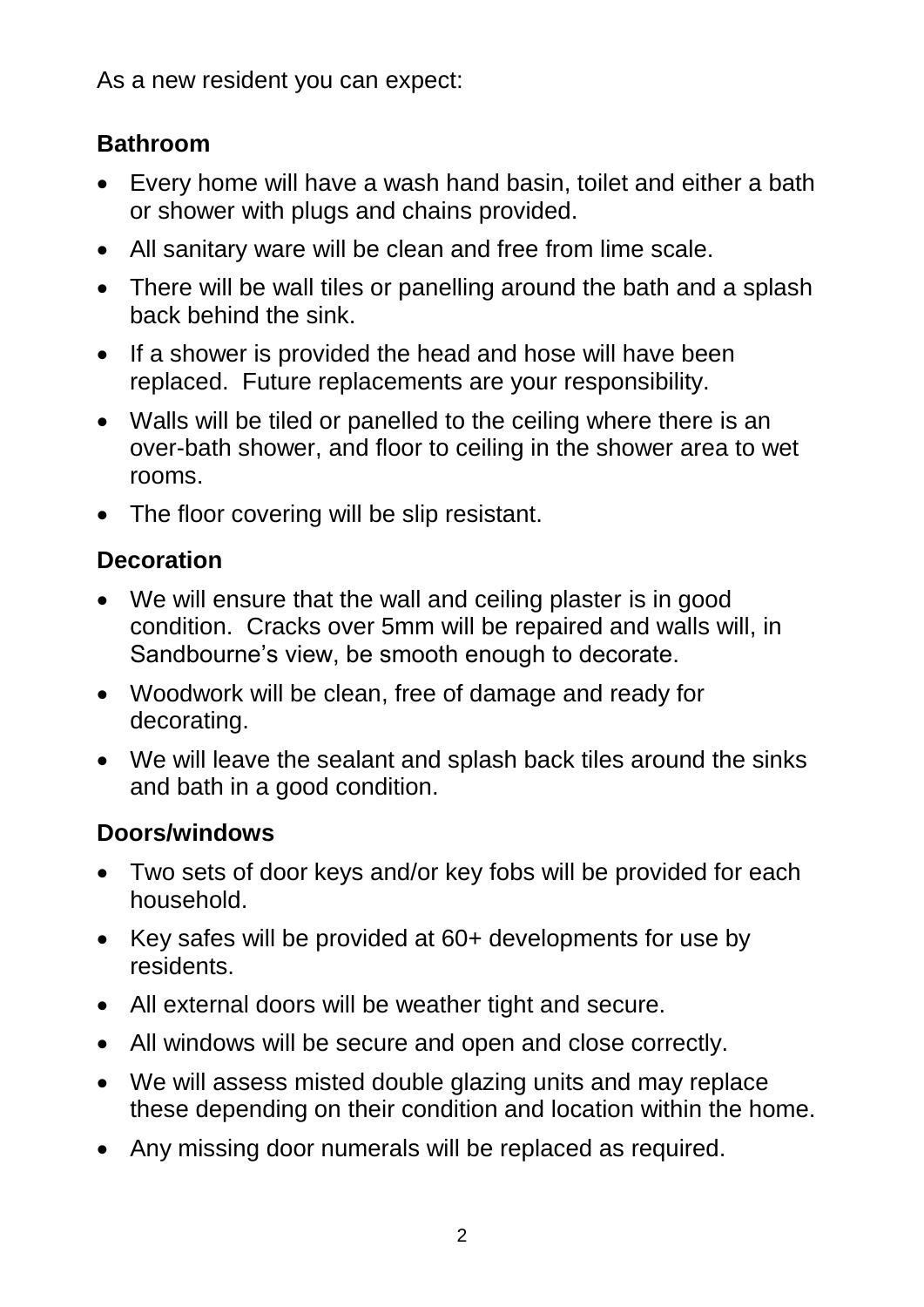## **Electrical**

- Electrical wiring will have been inspected and an AEICR safety certificate can be issued on request.
- At least one double socket or two single sockets will be provided in each room (excluding the bathroom).
- Kitchens will have at least two double sockets.
- An electrical cooker point will be provided in the kitchen.
- If your home is heated by gas, it will have a working smoke alarm and CO2 detector.
- Energy saving lightbulbs will have been provided in every room. You will need to replace these when they fail in the future.

### **External**

- Any garages that belong to the property will be secure and operational.
- For houses only any sheds that are considered to be in a good condition will be 'gifted' to you and will become your responsibility in the future.

#### **Gardens**

- Gardens will be manageable and free from rubbish.
- Garden boundary fences that adjoin public highways will be secure.
- Boundary fences between homes will be what Sandbourne determines to be suitable and secure.

# **Gas supply**

- Any gas installation will be inspected and a gas safety certificate issued to the occupier at the start of their tenancy, or within 14 days.
- Where gas heating is provided, wherever possible and practical, this will include a cooker connection.

## **Heating**

- The whole property will have heating, with individual temperature controls in each habitable room.
- Sufficient loft and cavity insulation will be installed and pipes lagged (where appropriate).